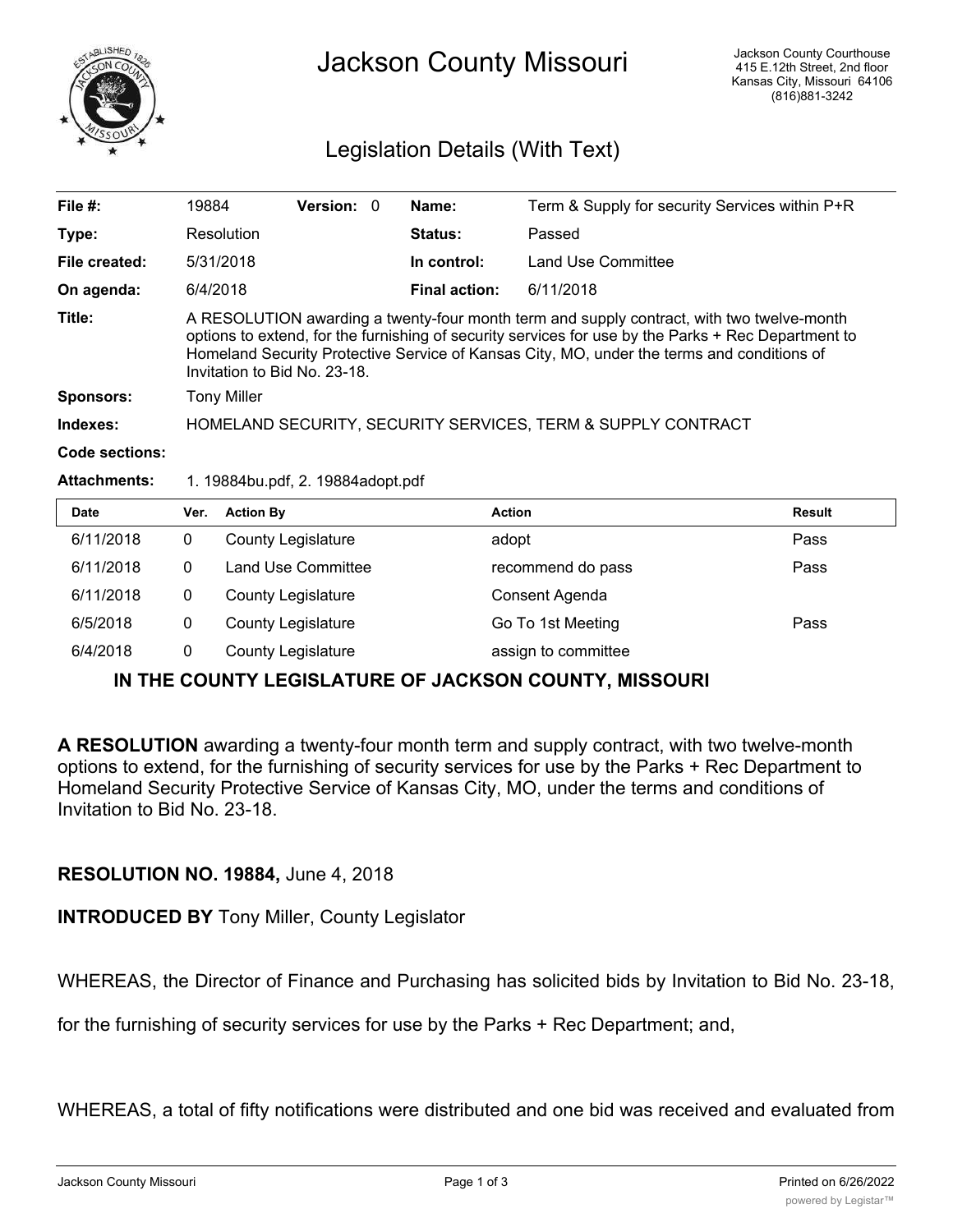Homeland Security Protective Services of Kansas City (Clay County), Missouri; and,

WHEREAS, following evaluation of the bid submitted, the Director of Finance and Purchasing recommends award to Homeland Security Protective Service of Kansas City, MO, as the lowest and best bid; now therefore,

BE IT RESOLVED by the County Legislature of Jackson County, Missouri, that the award be made as recommended and that the Director of Finance and Purchasing be and hereby is authorized to execute for the County any documents necessary for the accomplishment of the award; and,

BE IT FURTHER RESOLVED that the Director of the Department of Finance and Purchasing is authorized to make all payments, including final payment on the contract, to the extent that sufficient appropriations to the issuing spending agency are contained in the then current Jackson County budget.

## ..Enacted and Approved

Effective Date: This Resolution shall be effective immediately upon its passage by a majority of the Legislature.

APPROVED AS TO FORM:

Chief Deputy County Counselor **County County Counselor** 

Certificate of Passage

I hereby certify that the attached resolution, Resolution No.19884 of June 4, 2018 was duly passed on June 11, 2018 by the Jackson County Legislature. The votes thereon were as follows:

| Yeas | Nays |  |
|------|------|--|
|      |      |  |

 $\overline{\phantom{a}}$  , and the contribution of the contribution of  $\overline{\phantom{a}}$  , and  $\overline{\phantom{a}}$  , and  $\overline{\phantom{a}}$  , and  $\overline{\phantom{a}}$  , and  $\overline{\phantom{a}}$  , and  $\overline{\phantom{a}}$  , and  $\overline{\phantom{a}}$  , and  $\overline{\phantom{a}}$  , and  $\overline{\phantom{a}}$  , and

Abstaining 0 Absent 0